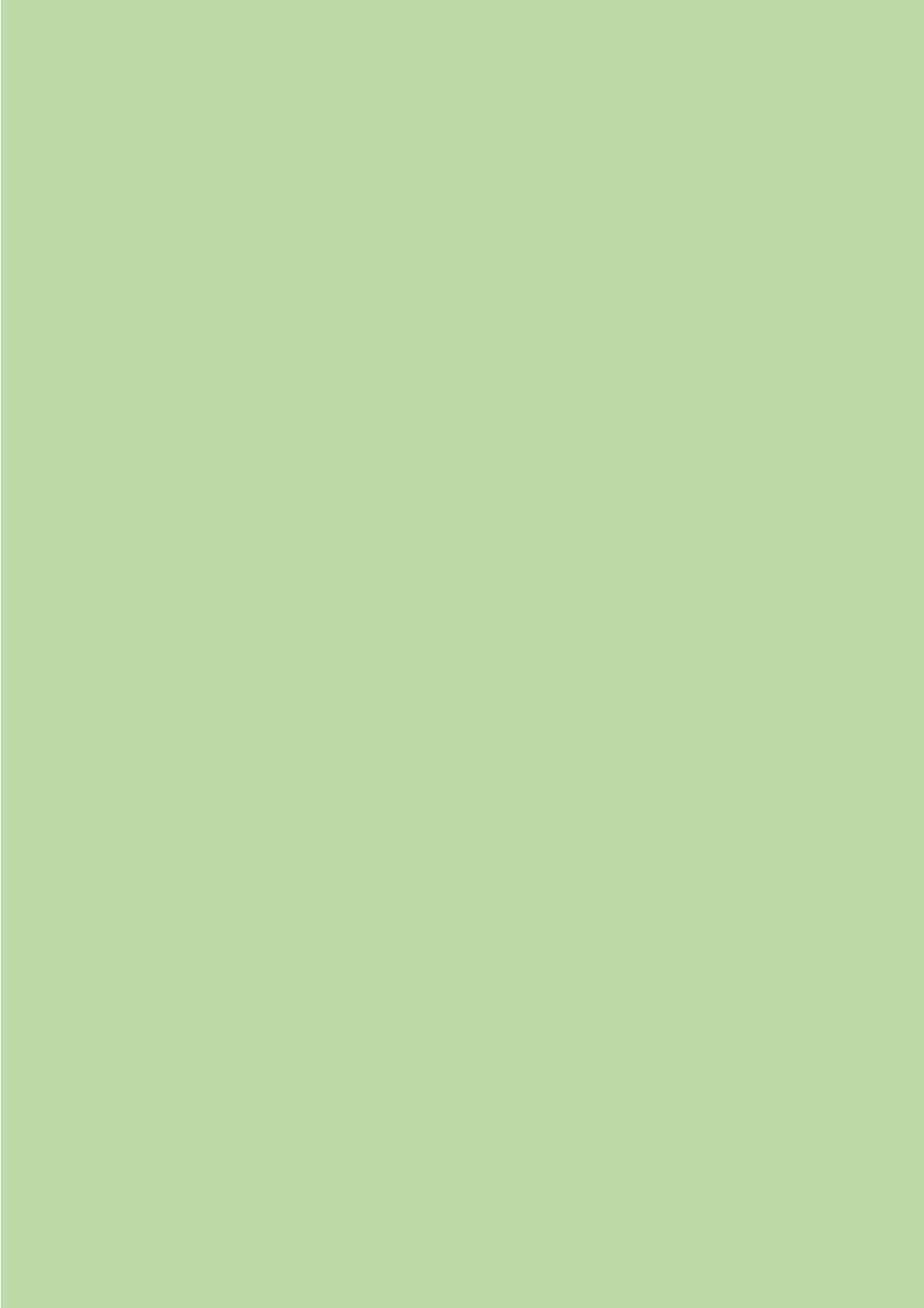## **CHAPTER II**

# **ECONOMIC SECTOR OTHER THAN PUBLIC SECTOR UNDERTAKINGS**

#### **2.1 Introduction**

The Chapter contains findings based on audit of the State Government Departments under the Economic Sector other than the State Public Sector Undertakings.

The Economic Sector is one of the most important sectors of economy of any State. This Sector is directly responsible for production of goods and services and responsible for generation of employment in the economy. The Economic Sector has three sub-sectors *i.e*. Primary sector includes raw materials, mining, fishing, agriculture, *etc.*, Secondary sector includes production of finished goods and the Tertiary sector includes production and supply of the intangible goods and services to the consumers *e.g.* retail, tourism, banking, insurance, transport, entertainment, IT services, *etc.* Government's investment in this Sector and the health of an economy has direct relationship and thus, it requires steady attention of the government.

The Government of Manipur has accorded due importance to the Economic Sector in the State by allocating a significant part of its financial resources to this Sector. During 2018-19, the primary and tertiary sectors grew at the rate of 6.07 *per cent* and 3.55 *per cent* respectively as compared to the previous year whereas the secondary sector registered a negative growth of (-) 5.60 *per cent*. The following table shows the expenditure incurred by major departments pertaining to the Economic Sector during the last five years.

| <b>Years</b> | <b>Public</b><br><b>Works</b> | <b>Power</b> | <b>Public Health</b><br><b>Engineering</b> | <b>Total on Social</b><br><b>Sector</b><br>$($ In <i>per cent</i> $)$ | $\mathcal{L}$ in crore,<br><b>Total</b><br><b>Expenditure</b> |
|--------------|-------------------------------|--------------|--------------------------------------------|-----------------------------------------------------------------------|---------------------------------------------------------------|
| 2014-15      | 466.27                        | 492.73       | 245.77                                     | 2,206.79 (24.84)                                                      | 8,884.61                                                      |
| $2015 - 16$  | 590.51                        | 692.4        | 224.48                                     | 2,364.25 (25.99)                                                      | 9,098.16                                                      |
| 2016-17      | 722.04                        | 765.87       | 275.29                                     | 2,814.63 (25.94)                                                      | 10,852.06                                                     |
| 2017-18      | 553.76                        | 573.5        | 309.84                                     | 2,324.31 (20.39)                                                      | 11,397.17                                                     |
| 2018-19      | 692.76                        | 556.79       | 372.14                                     | 2,673.17 (18.32)                                                      | 14,590.22                                                     |

**Table No. 2.1.1 Expenditure of the major departments during 2014-19**   $(\vec{z}$  *in crore*)

*Source: Appropriation Accounts.* 

Besides, GoI transferred  $\bar{\xi}$  55.92 crore directly to the different implementing agencies out of which,  $\bar{\tau}$  35.62 crore (64 *per cent*) pertained to the Economic Sector as detailed in *Appendix 2.1*.

Department-wise details of budget provisions of  $\bar{\tau}$  3,869.06 crore and expenditure of  $\bar{\tau}$  2,673.17 crore incurred by 17 departments pertaining to the Economic Sector during 2018-19 are as follows.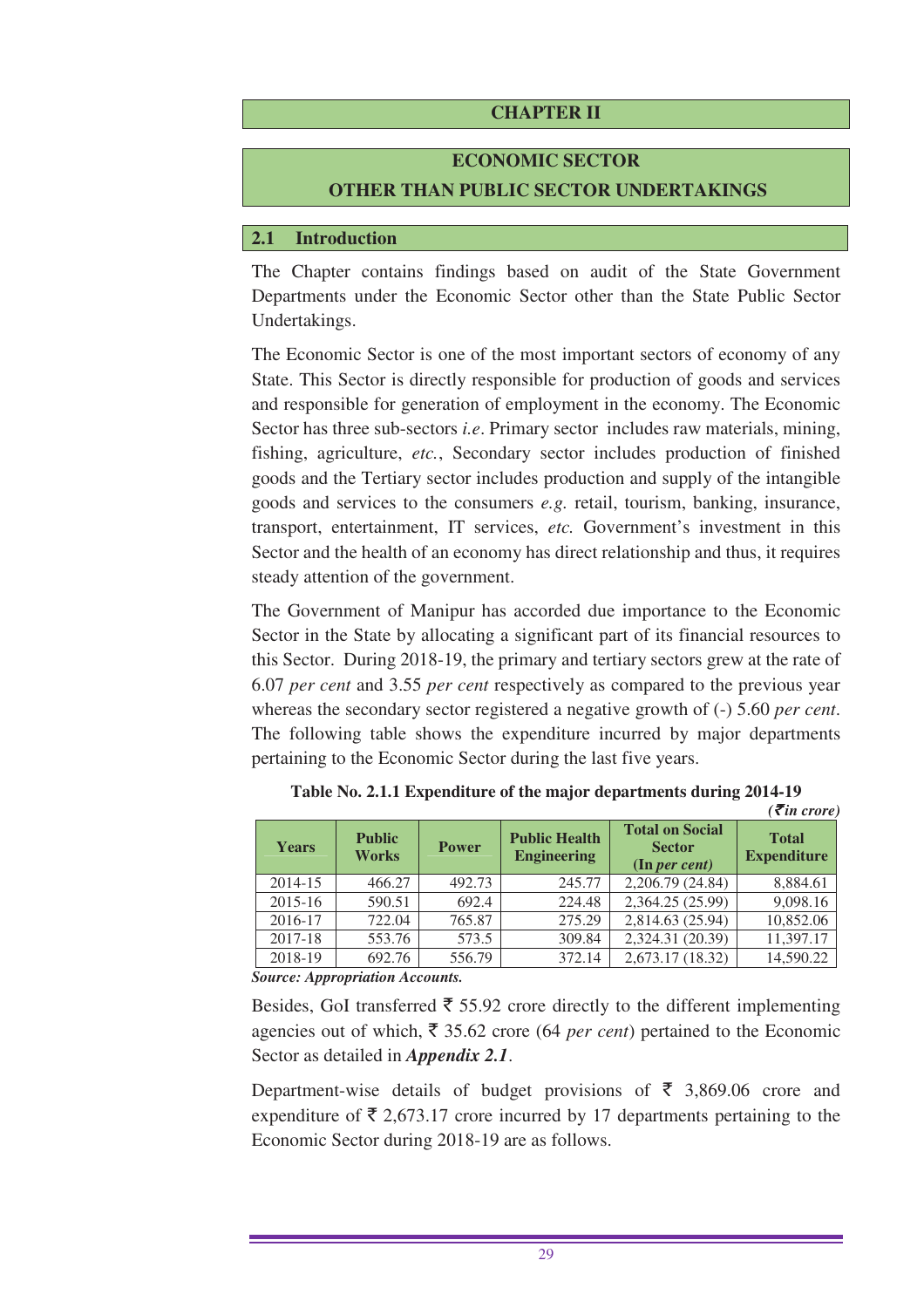|                |                                                     |                         | $\left(\frac{1}{2}in\right)$ crore) |
|----------------|-----------------------------------------------------|-------------------------|-------------------------------------|
| Sl. No.        | <b>Department</b>                                   | <b>Budget Provision</b> | <b>Expenditure</b>                  |
|                | <b>Public Works</b>                                 | 1,137.18                | 692.76                              |
| $\overline{2}$ | Power                                               | 566.13                  | 556.79                              |
| 3              | <b>Water Resources Department</b>                   | 470.72                  | 291.08                              |
| $\overline{4}$ | Public Health Engineering                           | 403.16                  | 372.14                              |
| 5              | Agriculture                                         | 314.99                  | 134.48                              |
| 6              | <b>Forest Department (including</b><br>Environment) | 211.56                  | 173.52                              |
| 7              | Commerce and Industries                             | 177.28                  | 69.06                               |
| 8              | Minor Irrigation                                    | 156.45                  | 60.64                               |
| 9              | Veterinary and Animal Husbandry                     | 130.22                  | 93.68                               |
| 10             | Horticulture and Soil Conservation                  | 98.19                   | 71.69                               |
| 11             | Tourism                                             | 62.25                   | 51.64                               |
| 12             | <b>Fisheries</b>                                    | 39.11                   | 29.37                               |
| 13             | Co-operation                                        | 30.06                   | 23.52                               |
| 14             | Sericulture                                         | 28.76                   | 27.02                               |
| 15             | <b>Information Technology</b>                       | 20.08                   | 7.31                                |
| 16             | <b>Economic and Statistics</b>                      | 17.26                   | 13.23                               |
| 17             | Science and Technology                              | 5.66                    | 5.24                                |
|                | <b>Total</b>                                        | 3,869.06                | 2,673.17                            |

**Table No. 2.1.2 Budget Provision and Expenditure of departments during 2018-19** 

*Source: Budget documents and Appropriation Accounts.* 

## **2.1.1 Planning and execution of Audit**

Compliance audit is conducted in accordance with an Annual Audit Plan for the year approved by the Comptroller and Auditor General of India. Topicality, financial profile, social relevance, internal control system of the units and occurrence of defalcation/ misappropriation/ embezzlement as well as the past audit findings form the basis of risk assessment for selection of audit units.

After completion of the compliance audit, Inspection Reports (IRs) are issued to the heads of units as well as to the concerned heads of departments. In the light of replies received, audit observations are reviewed and settled if action taken by the audited entities is satisfactory. However, if no action is taken or action taken is not enough, the audit findings are retained and units are advised to take further suitable remedial measures. However, some serious and selected audit findings are processed for inclusion in the Audit Report of the Comptroller and Auditor General of India for placing of the same before the State Legislative Assembly as mandated by the Constitution.

Keeping in view the importance accorded to the Economic Sector by the State, we in Audit also accorded due importance to the audit of this Sector. Out of total 254 units selected for the compliance audit during 2018-19, 69 units (27 *per cent*) pertained to Economic Sector. As of March 2019, 62 Inspection Reports containing 431 paras involving expenditure of  $\bar{\tau}$  1,739.75 crore under Economic Sector were issued to the Unit heads with copies to the heads of the concerned departments. Year-wise details of expenditure audited in respect of Economic Sector during 2018-19 are given in *Appendix 2.2.*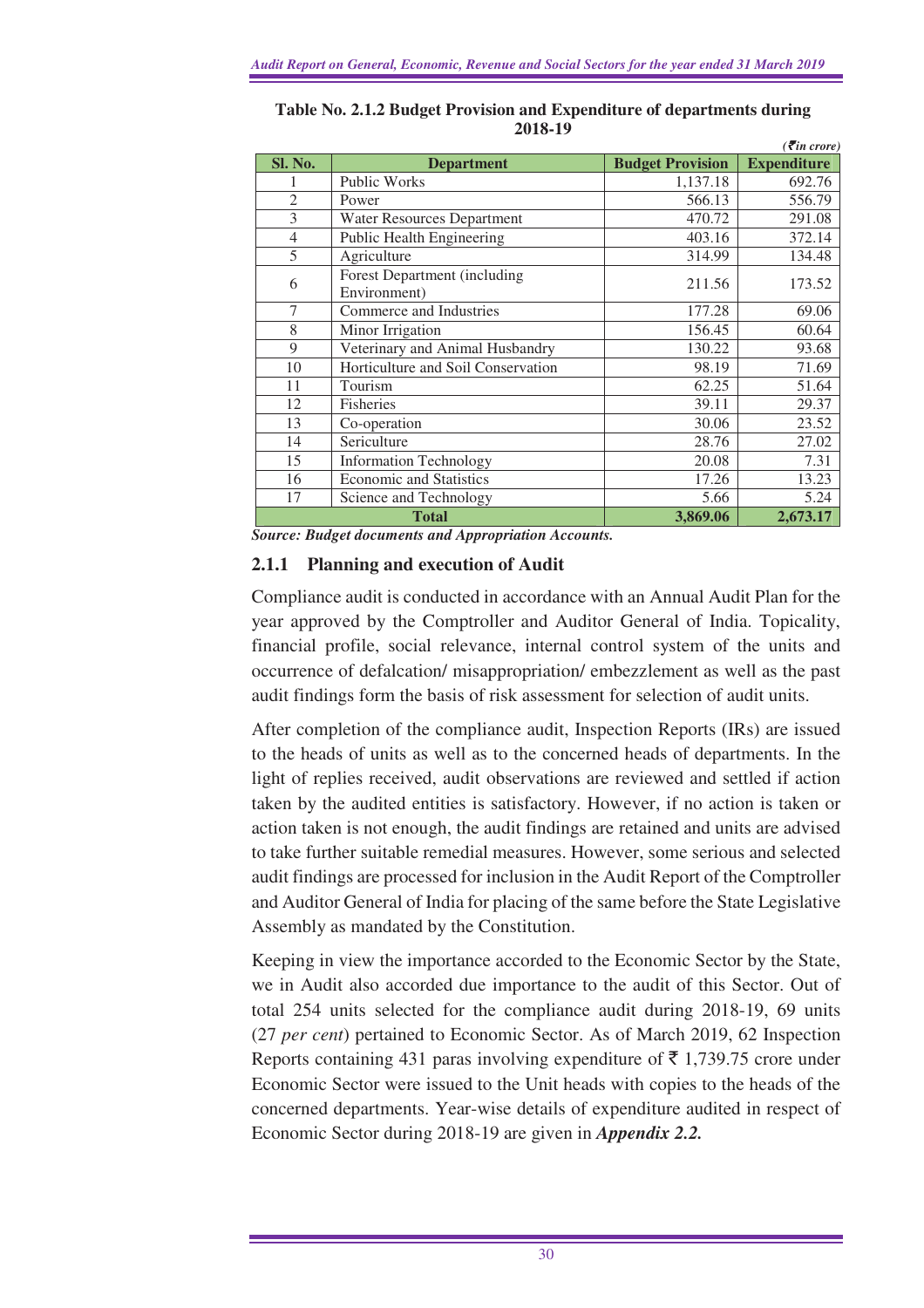# **2.2 Recovery at the instance of audit**

During execution of the work "Construction of Right Main Canal from RD 5.74 km to 17.30 km" by Dolaithabi Barrage Division–II, we noticed (November 2018) that 'Banking of Canal' work was carried out by ferrying Hard Dense Soil (HDS) from a quarry situated at a distance of four kms from the work site. In the Measurement Book, the required quantity of HDS was shown as obtained through hill cutting by the contractor. Thus, the HDS not being brought from the quarry the payment of  $\bar{\tau}$  34.25 lakh made to the contractor for the item was irregular.

On this being pointed out, the Division (Dolaithabi) recovered the irregular payment of  $\bar{\mathfrak{F}}$  34.25 lakh from the fifth Running Account Bill (June 2020) paid to the contractor.

*Recommendation: Public Works Department needs to verify all such claims of contractors where excavation work was claimed to have been done / stone and other minerals brought form quarries. An enquiry may be done at the Division to ascertain further such instances in other works and Departmental action be taken accordingly by fixing accountability.* 

This Chapter contains three compliance audit paragraphs as discussed in the succeeding paragraphs.

# **COMPLIANCE AUDIT PARAGRAPHS**

# **WATER RESOURCES DEPARTMENT**

# **2.3 Blocking of public funds on idle stores**

**Procurement of Thermo Mechanical Treated steel bars in excess of requirement and absence of monitoring by the authorities of Water Resources Department led to blocking of public funds of**  $\bar{\tau}$  **4.91 crore on idle stores.** 

As per Rule 137 of General Financial Rules 2005, procurement of goods in excess of requirement should be avoided to avoid inventory carrying costs.

Audit scrutiny (December 2018) of store accounts (Goods Received Sheets, Bin Cards, Stock Registers, Priced Stores Ledger) at the Executive Engineer (EE), Project Stores Division, Water Resources Department, Manipur showed that the Department purchased 4640 Tonnes of Thermo Mechanical Treated (TMT) steel bars between February 2009 and February 2014 for utilisation in the construction of Dolaithabi Barrage Project and Thoubal Multipurpose Project at a cost of  $\bar{\tau}$  21.68 crore. However, 1040.954 Metric Tonnes of TMT steel bars worth  $\bar{\mathcal{F}}$  4.91 crore were lying unused in stores for a period ranging from four to nine years from its purchase as per the following details.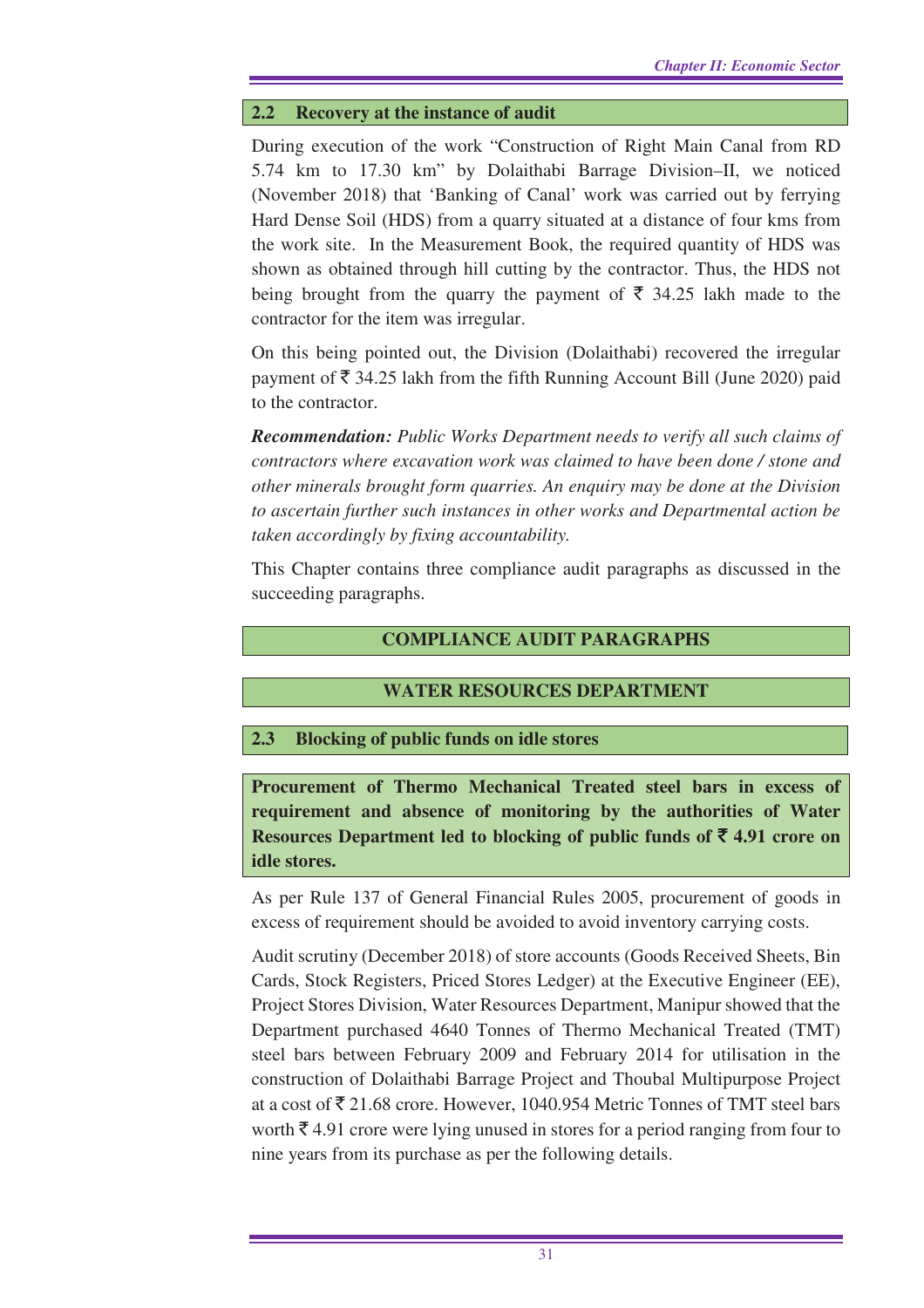| SI.                                                            |                               | Date of last<br>purchase | <b>Details of closing stock</b> |                                                    |                                                                                 |
|----------------------------------------------------------------|-------------------------------|--------------------------|---------------------------------|----------------------------------------------------|---------------------------------------------------------------------------------|
| No.                                                            | <b>Particulars</b>            |                          | <b>Quantity</b><br>(MT)         | Rate<br>$(\overline{\mathbf{\mathcal{F}}}$ per MT) | <b>Total cost</b><br>$($ \mearpoontaged in fact lines in fact that $\mathbf{R}$ |
| <b>Stock Balance of Steel for Dolaithabi Barrage Project</b>   |                               |                          |                                 |                                                    |                                                                                 |
|                                                                | <b>TMT</b> Steel Bar-<br>12mm | 04 February 2009         | 194.940                         | 54,224.00                                          | 105.70                                                                          |
| $\overline{2}$                                                 | <b>TMT</b> Steel Bar-<br>16mm | 23 November<br>2009      | 603.676                         | 42,400.00                                          | 255.96                                                                          |
| Sub-total                                                      |                               |                          | 798.616                         |                                                    | 361.66                                                                          |
| <b>Stock Balance of Steel for Thoubal Multipurpose Project</b> |                               |                          |                                 |                                                    |                                                                                 |
|                                                                | TMT Steel Bar-32mm            | 09 April 2012            | 2.088                           | 64,200.00                                          | 1.34                                                                            |
| $\mathfrak{D}_{\mathfrak{p}}$                                  | TMT Steel Bar-16mm            | 25 February 2014         | 158.891*                        | 53,209.95                                          | 84.55                                                                           |
| 3                                                              | TMT Steel Bar-20mm            | 25 February 2014         | 81.359                          | 53,209.95                                          | 43.29                                                                           |
| Sub-total                                                      |                               |                          | 242.388                         |                                                    | 129.18                                                                          |
| <b>Grand Total</b>                                             |                               |                          | 1040.954<br>$0 - 0 - 0 - 0$     |                                                    | 490.84<br>. <i>.</i>                                                            |

**Table No. 2.3.1 Balance of TMT Steel Bars** 

*\* Includes balance of previous purchases of 58.891 tonnes and last purchase of 100 MT.* 

Further, we noticed that despite availability of unused stock of 603.676 MT of 16 mm TMT steel bars at Dolaithabi Barrage Project since 2009, Thoubal Multipurpose Project Division procured 100 MT of 16 mm TMT steel bar worth  $\bar{\xi}$  45.35 lakh in February 2014. This indicated absence of any monitoring and supervision by the Head of the Department to utilise unused stock materials before procuring them afresh in other Divisions.

Further, on physical verification (December 2018) of the store site along with the divisional authorities, we noticed that steels bars were kept in open and had rusted due to prolonged dumping and exposure to moisture as shown in the photographs placed below.

## **Photograph No. 2.3.1 TMT Steel Bars lying in open**



*20 mm TMT steel* **bars** *(Thoubal Project) 16 mm TMT steel bars (Dolaithabi Project)* 

Thus, procurement of steel bars by the Department without assessing the actual requirement, absence of any co-ordination among the implementing Divisions and ineffective supervision by the Department resulted in idle stock of TMT steel bars worth  $\bar{\mathcal{F}}$  4.91 crore (December 2018) that remained unutilised for the last four to nine years, thereby blocking public funds. The steel bars stored in the open were fraught with risk of theft and deterioration.

While admitting the audit observation, the Government stated (January 2020) that 16mm and 32 mm bars were procured without final designs for the bays to avoid lapse of funds. The Department added that the surplus steel bars would be transferred to tunnel work of Thoubal Project.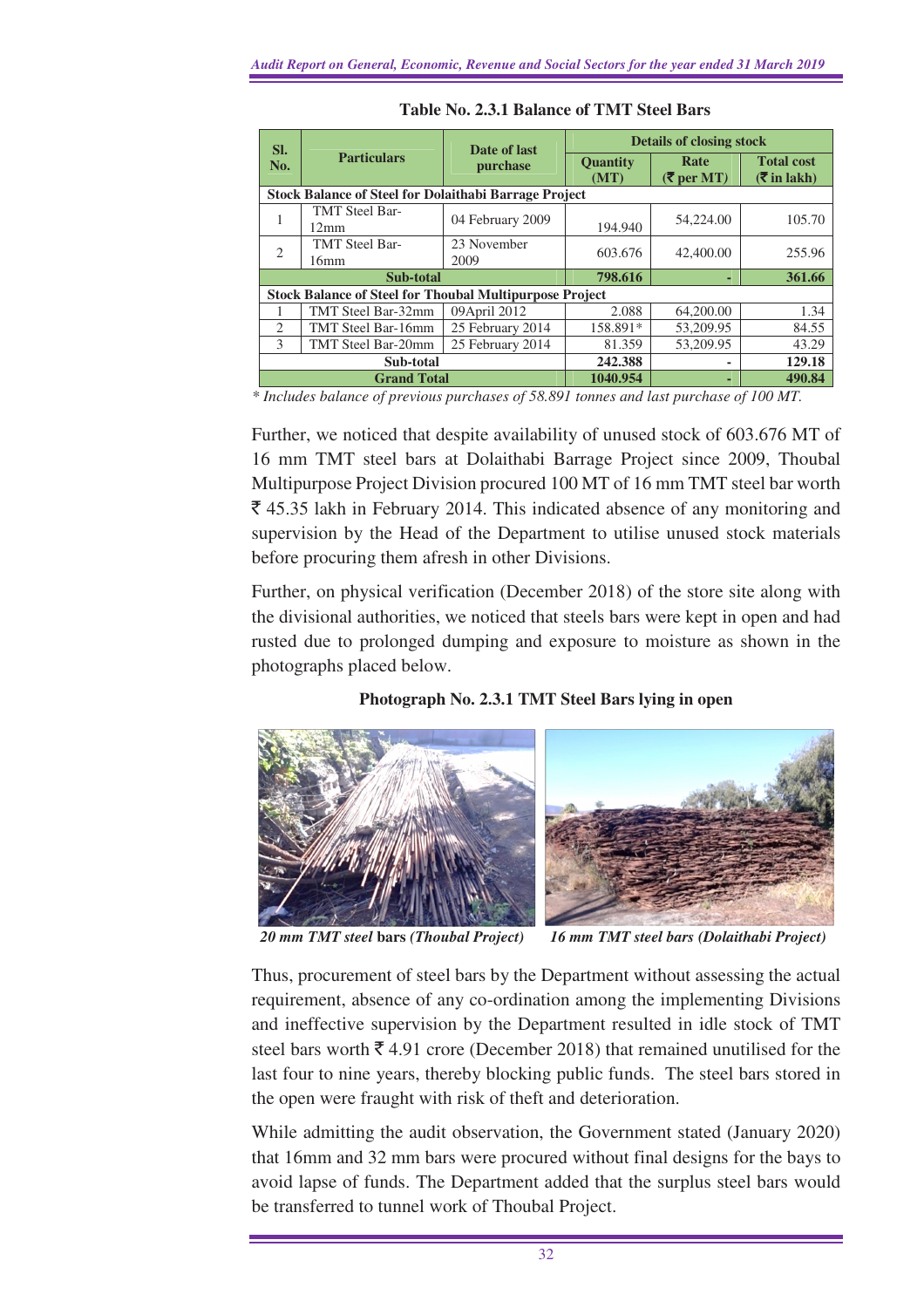The Government has furnished a routine reply which is obviously not convincing since had the Government been keen on utilising the excess quantity of TMT Bars in the Dolaithabi Multipurpose project, they would have utilised the TMT bars in 2014 itself or soon thereafter.

*Recommendation: Project Stores Division should furnish monthly/ quarterly reports on the availability of each stock (steel, cement etc.) to the Chief Engineer who may carry out proper assessment of actual stock requirement at the time of receipt of indents from the Divisions and before procurement of stores.* 

#### **FISHERIES DEPARTMENT**

#### **2.4 Misappropriation of funds**

**The Directorate of Fisheries could not provide any proof of payment of**  ` **31.91 lakh in absence of any supporting documents and entries in the Cash Book. The Department has admitted to suspected misappropriation of funds.** 

Rule 290 of the Central Treasury Rule states that no money shall be drawn from the treasury unless it is required for immediate disbursement. Funds are not to be drawn from the treasury in anticipation of demands or to prevent the lapse of budget grants.

Government of Manipur<sup>18</sup> banned (March 2008) holding of funds by the Departments outside the Government account or to be deposited into Drawing and Disbursing Officer's (DDO) account, which was meant for salary transaction only, unless specifically permitted by the Finance Department. Any violation of these instructions will invite disciplinary action against the concerned DDOs and Heads of the Departments apart from culpability under the Manipur Public Servants Personal Liability Act, 2006.

Audit scrutiny of the Fisheries Department in January 2016 revealed that the Department had withdrawn  $\bar{\xi}$  52.04 lakh<sup>19</sup> over the period April to June 2016 lakh from the pool of funds lying in the DDO's account ostensibly for payments to contractor for four works $^{20}$  awarded by the Department, out of which, we could not vouchsafe the payment of  $\bar{\tau}$  31.91 lakh<sup>21</sup> ( $\bar{\tau}$  52.05 lakh *minus* 

 $\overline{a}$ 

<sup>&</sup>lt;sup>18</sup> Vide Finance Department orders 1/17/2000–FC dated 20 Sept 2001 read with 9/2/2007–FR (Misc.) dated13 March 2008.

 $19$  ₹ 26.02 lakh + ₹ 20.14 lakh + ₹ 5.89 lakh.

<sup>(</sup>i) Vide cheque no. 817285 dated 5 April 2016 amounting  $\bar{\tau}$  59.96 lakh inclusive of  $\bar{\xi}$  26.02 lakh for payment for the four works drawn vide bill no. 52/Fy dated 29.03.2016 (actual bill value inclusive of was  $\bar{\tau}$  29.60 lakh for six works) (ii) Vide cheque no. 817305 dated 02 May 2016 ₹ 20.14 lakh. (iii) Vide cheque no 817307 dated 07 June 2016 ₹ 5.89 lakh.

<sup>&</sup>lt;sup>20</sup> (i) Construction of tubular structure at  $2<sup>nd</sup>$  floor of Directorate of Fisheries (ii) Special repairing of Laboratory room of IFTC, Lamphel (iii) Construction of tubular structure at courtyard of old building and garage of Directorate of Fisheries, Lamphel (iv) Major repair of office building of FRC, Lamphel.

<sup>21</sup> No documents like APRs *etc*. are available.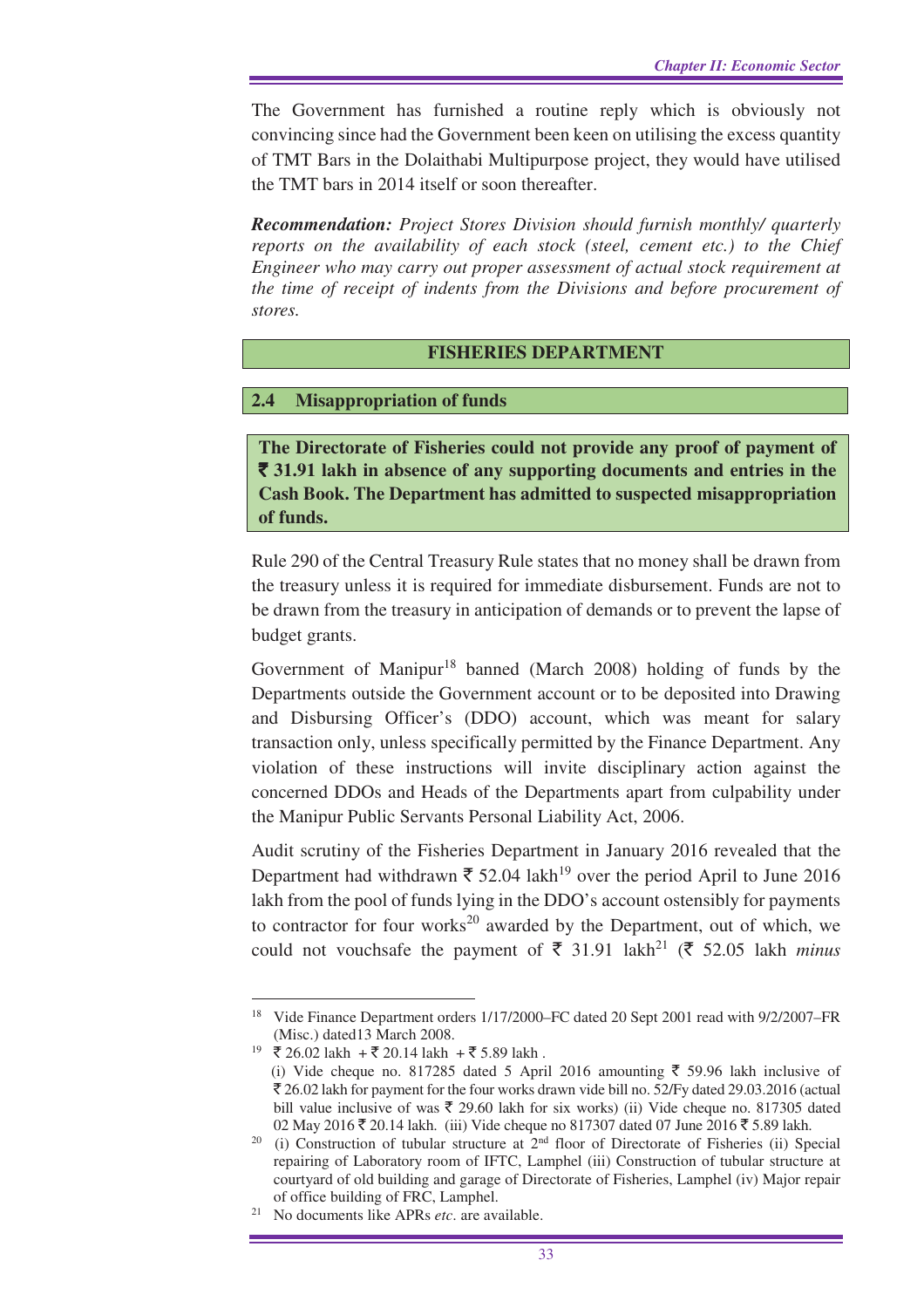$\bar{\tau}$  20.14 lakh) in absence of any supporting document or transaction entries in the Cash Book. The balance transactions of  $\bar{\tau}$  20.14 lakh were accounted for in the Cash Book with due approvals for the payments to the contractors concerned. Further, on joint cash verification (21 August 2018), the cash-inhand with the Directorate was found "*Nil"*.

On being pointed out about suspected misappropriation of  $\bar{\bar{\xi}}$  31.91 lakh, the Department, have admitted the audit finding. They have however not taken any action against the DDO/Cashier and the Director in violation of their own instruction. Matter was forwarded (August 2019) to the Government and reply is awaited (July 2020).

*Recommendation: The Department should maintain Measurement Book for each work as specified in the Works Manual so that payments are made according to the quantity of works executed and avoid such irregularities in future. The Department should fix responsibility on the concerned officials for such misappropriation of funds and take appropriate action.* 

# **WATER RESOURCES, PUBLIC WORKS AND MINOR IRRIGATION DEPARTMENTS**

# **2.5 Irregularities in tendering process**

**Thirty nine Divisions of Public Works Department, Water Resources Department and Minor Irrigation Department resorted to irregular and un-transparent bidding process for awarding 895 works involving contract value of** ` **750.78 crore.** 

For execution of works, the General Financial Rules (GFRs), 2017 and the Central Public Department Works Manual (CPWDWM), 2014 adopted by the Government of Manipur stipulated that:

- Open tenders will be called for works costing  $\bar{\tau}$  five lakhs to  $\bar{\tau}$  30 lakhs. [Rule 132 (iv) of the GFRs]
- Wide publicity should be given to the notice inviting tenders. Tenders must be invited in the most open and public manner possible, by advertisement in the press *etc.* [Section 17.1 (1) of CPWDWM]
- Restricted tender is resorted to when the work is required to be executed with very great speed, and not all contractors are in a position to generate; the work is of special nature requiring specialised equipment; the work is of secret nature and public announcement is not desirable; the list of pre-qualified contractors is required to be shortened to a suitable limited number *etc*. [Section 15.6.1 of CPWDWM]
- In case where restricted tender is resorted to, the Chief Engineer shall prepare a list of contractors who according to him are suitable to tackle the job under consideration, which should be as large as possible so that competitive tenders are received. [Section 15.6.2 of CPWDWM].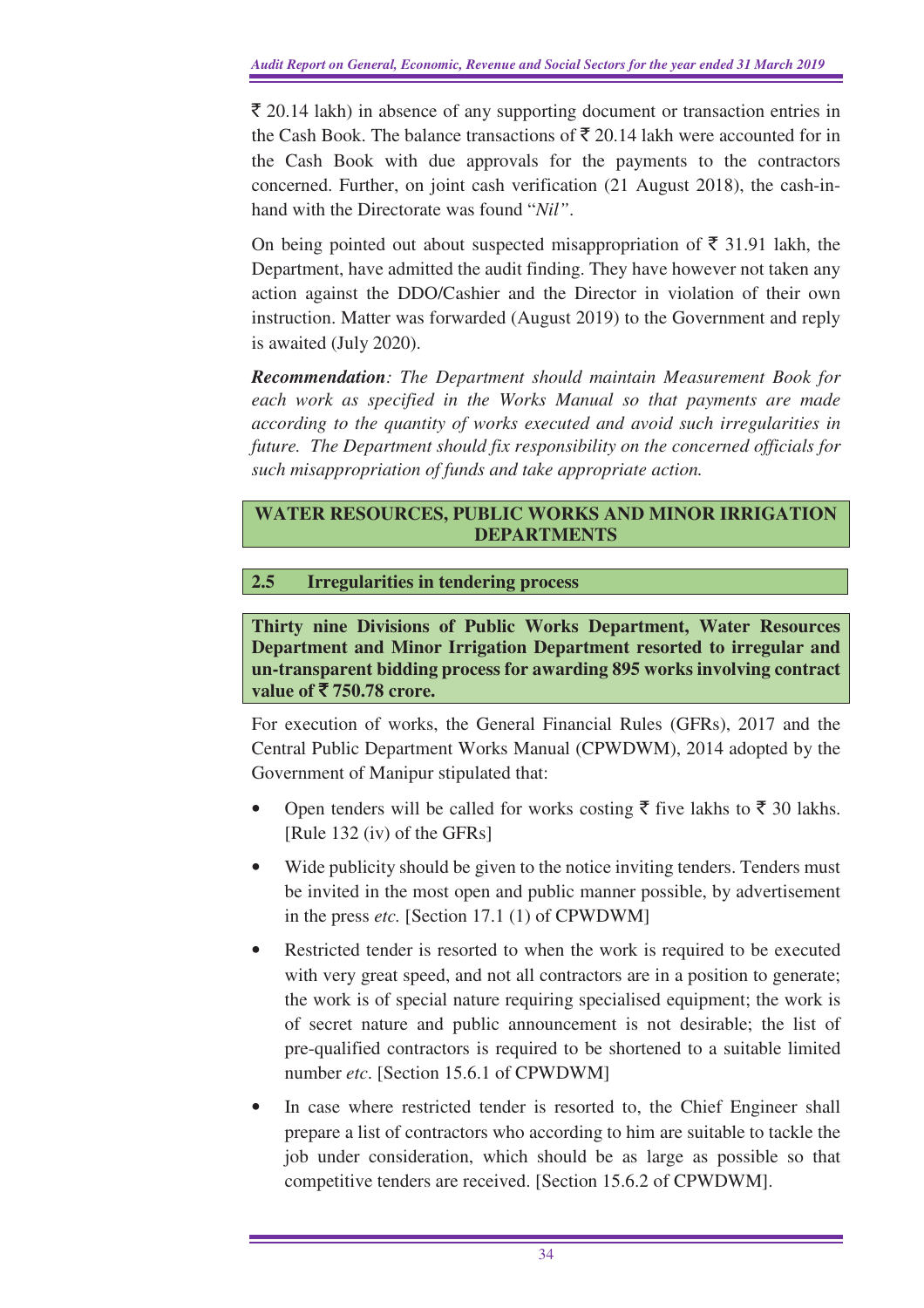Further, for works costing  $\bar{\tau}$  one crore and above, the Finance Department, Government of Manipur ordered  $(August 2013)^{22}$  that, no tenders shall be floated except through e-tendering to ensure transparency and audit/ transaction trail. Government Departments/ agencies/ undertakings/ societies and the respective officials failing to follow the prescribed tendering process will be liable for their irregular actions under Section 4 of the Manipur Public Servants' Liabilities Act, 2006.

Test check of records of 39 Divisions of three Departments *viz.* Public Works Department, Water Resources Department and Minor Irrigation Department audited during 2017-18 and 2018-19 revealed that the Divisions had resorted to restricted tendering for 895 works involving contract value of  $\bar{\tau}$  750.78 crore on the ground of urgency of the work (details given in *Appendix 2.3*). Not only restricted bids were followed where open/ global/ e-tendering system were to be followed, even the spirit of restricted bids was defeated by restricting the bid invitations only to a selected few contractors although there are 639 registered  $contractors<sup>23</sup>$  in the State. The details of the Divisions, number of works, with cost and number of contractors invited are tabulated below.

| SI.<br>No.     | <b>Name of the Division</b>       | No. of<br>works | <b>Estimated cost</b><br>$(\bar{z})$ in crore) | <b>No. of contractors</b><br>invited |
|----------------|-----------------------------------|-----------------|------------------------------------------------|--------------------------------------|
|                | Building Division, PWD            | 107             | 207.16                                         | $4 - 10$                             |
| $\overline{c}$ | Road & Bridge Division, PWD       | 42.7            | 450.76                                         | $4 - 31$                             |
| 3              | Electrical Division, PWD          | 35              | 25.39                                          | $3 - 5$                              |
| 4              | <b>Water Resources Department</b> | 317             | 61.39                                          | $3 - 20$                             |
|                | Minor Irrigation (MI)             |                 | 6.08                                           | 12                                   |
|                | <b>Total</b>                      | 895             | 750.78                                         | $3 - 31$                             |

**Table No. 2.5.1 No. of works, cost** 

In many cases, the State Cabinet has given approvals for following restricted tendering calling it one-time measure. However, we did not find any documents in support of the exercise carried out by the Divisions to ascertain the resourcefulness, reliability and past performance of the contractors while shortlisting them for inviting bids.

While admitting the audit observation, the Government stated (October 2019) that they have abolished the limited tendering system and also constituted a Committee<sup>24</sup> to review the system of restricted tendering for execution of works. The Committee recommended (November  $2019)^{25}$  that Restricted Tender should be resorted to strictly by abiding the provisions of CPWD Works Manual, 2019 and Standard Operating Procedure for Work Manual, 2019 of the Directorate of General CPWD, Ministry of Housing and Urban Affairs, GoI and also adhering to the provisions contained in General Financial Rules.

 $\overline{a}$ 

<sup>22</sup> Vide order No.1/1/2003-FD (Exp) dated 8 August 2013.

<sup>&</sup>lt;sup>23</sup> 217 Special Class, 276 First Class and 146 Second Class Contractors.

<sup>24</sup> Consisting of (i) Administrative Secretary (Works) as the Chairman (ii) CE (PWD) (iii) CE (PHED) and (iv) CE (WRD) as its members.

<sup>&</sup>lt;sup>25</sup> In its meeting held in the Office Chamber of the Administrative Secretary (Works) on 14 November 2019 at 3:00 p.m.